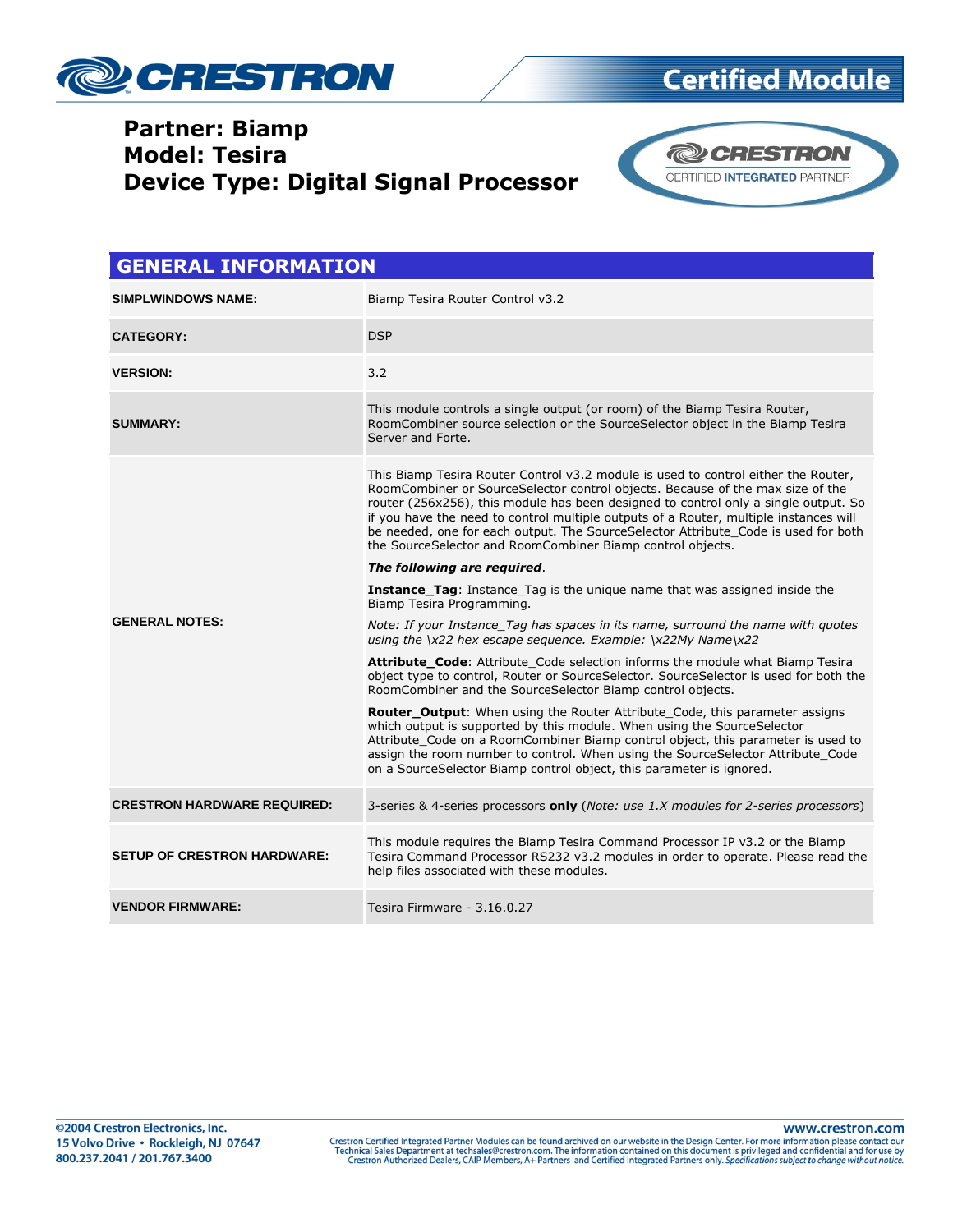

# **Certified Module**

### **Partner: Biamp Model: Tesira Device Type: Digital Signal Processor**



| <b>PARAMETER:</b>           |                                                                                                                                                                                                                                                                                                                                                                                         |
|-----------------------------|-----------------------------------------------------------------------------------------------------------------------------------------------------------------------------------------------------------------------------------------------------------------------------------------------------------------------------------------------------------------------------------------|
| Instance_Tag                | Instance_Tag is the unique name, for the control object, that was assigned inside<br>the Biamp Tesira Programming.<br>Note: If your Instance_Tag has spaces in its name, surround the name with quotes<br>using the $\x22$ hex escape sequence. Example: $\x22My$ Name $\x22$                                                                                                           |
| <b>Attribute Code</b>       | Attribute Code selection informs the module what Biamp Tesira object type to<br>control, Router or SourceSelector. SourceSelector is used for both the<br>RoomCombiner and the SourceSelector Biamp control objects.                                                                                                                                                                    |
| <b>Router Output</b>        | When using the Router Attribute Code, this parameter assigns which output is<br>supported by this module. When using the Source Selector Attribute Code on a<br>RoomCombiner Biamp control object, this parameter is used to assign the room<br>number to control. When using the SourceSelector Attribute Code on a<br>SourceSelector Biamp control object, this parameter is ignored. |
| <b>Command Processor ID</b> | Setting to indicate the ID for the command processor that this module will register<br>itself with.                                                                                                                                                                                                                                                                                     |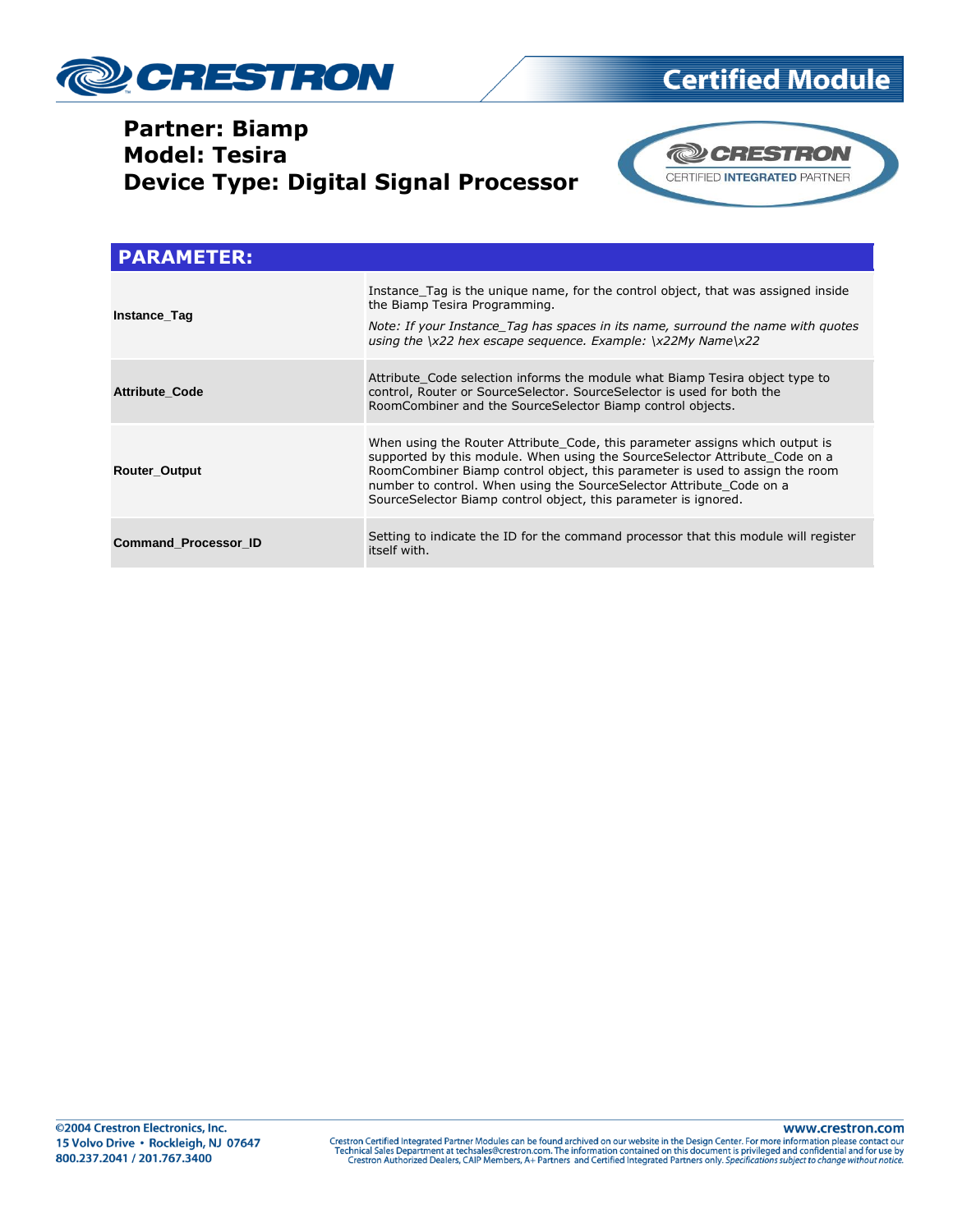

### **Partner: Biamp Model: Tesira Device Type: Digital Signal Processor**



**Certified Module** 

| <b>CONTROL:</b>     |                |                                                                                                                                                                                                                                                                                                                        |
|---------------------|----------------|------------------------------------------------------------------------------------------------------------------------------------------------------------------------------------------------------------------------------------------------------------------------------------------------------------------------|
| Poll Router         | D.             | Pulse to poll for the current value. If the control object that you are controlling has<br>been able to successfully register a subscription, then this signal may not do<br>anything. A subscription is a process of registering for unsolicited messages. Some<br>Biamp Tesira Control objects have this capability. |
| New Input           | $\overline{A}$ | Sets input to be (de)routed. Valid range 0d-256d. 256d is the highest allowed but<br>managed by the definition of the Biamp Tesira control object.                                                                                                                                                                     |
| Route_Input         | D              | Pulsing this will route the New_Input value to the assigned output. If the New_Input<br>value equals zero, then it will de-route the output.                                                                                                                                                                           |
| Deroute Input       | D              | Pulsing this will de-route the output ONLY if the New_Input value equals<br>Output_Routed.                                                                                                                                                                                                                             |
| <b>Toggle Input</b> | D              | Pulsing this will de-route the output ONLY if the New Input value equals<br>Output_Routed. If the New_Input value is greater than Zero and different than<br>Output_Routed, it will route the New_Input value to the output.                                                                                           |
| Enable              | D              | Set High: Control Module Enabled.<br>Set Low: Control Module Disabled.<br>Note: Use a 1 for normal operation.                                                                                                                                                                                                          |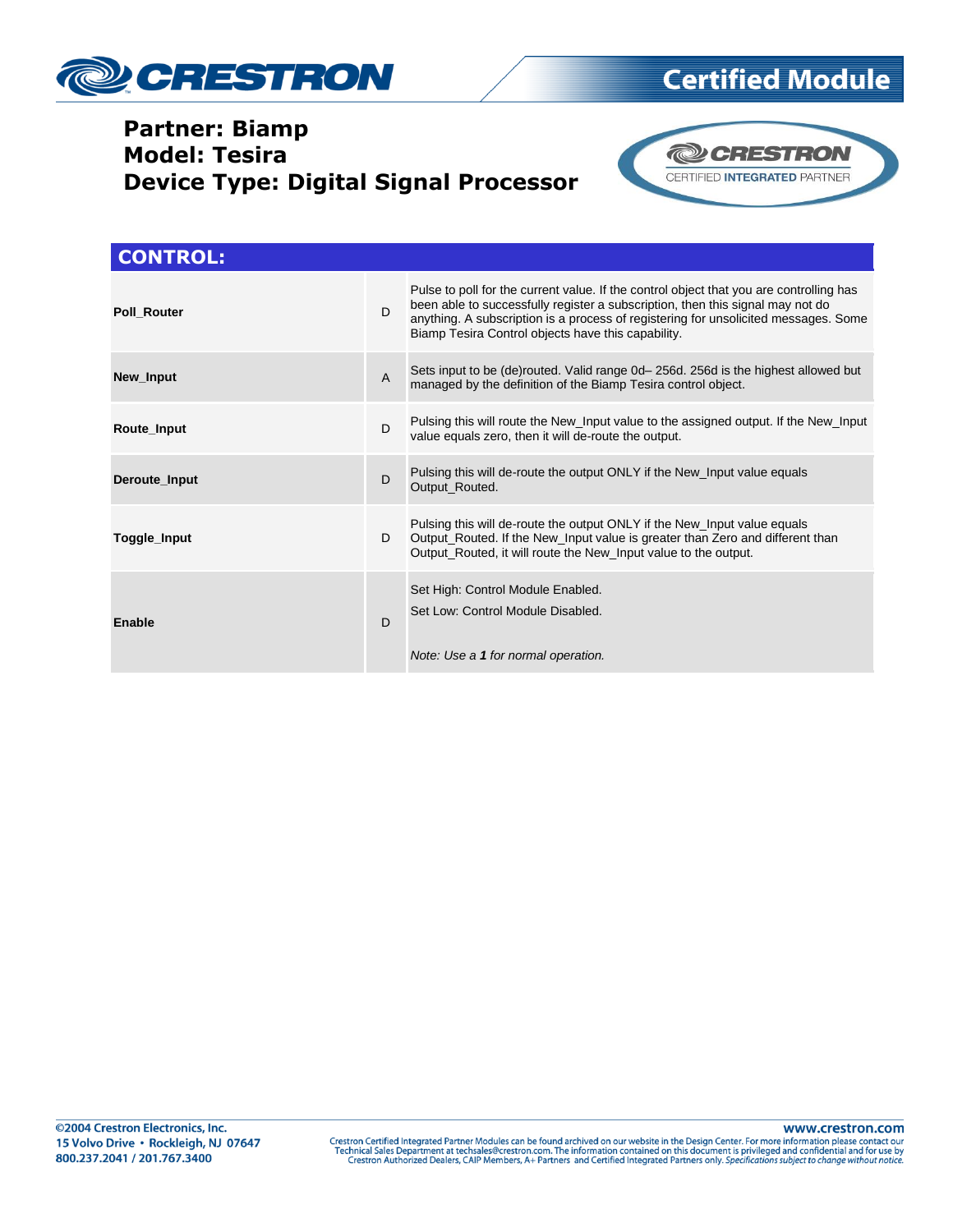

## **Partner: Biamp Model: Tesira Device Type: Digital Signal Processor**



CERTIFIED INTEGRATED PARTNER

**Certified Module** 

### **FEEDBACK:**

| <b>Is Initialized</b> | D | Signal is high to indicate the module has successfully received all required<br>responses from its initializing queries.                                                                                                                 |
|-----------------------|---|------------------------------------------------------------------------------------------------------------------------------------------------------------------------------------------------------------------------------------------|
| <b>Output_Routed</b>  | A | Current Input that is Routed to the assign Output.                                                                                                                                                                                       |
| <b>Is Routed</b>      | D | High to indicate the current output has an input routed to it.                                                                                                                                                                           |
| <b>Is Quarantined</b> | D | Signal is high to indicate that a component has failed to initialize because of<br>configuration issues. The Command Processor will attempt to initialize the<br>quarantined component again when a new connection has been established. |

Crestron Certified Integrated Partner Modules can be found archived on our website in the Design Center. For more information please contact our Technical Sales Department at techsales@crestron.com. The information contain

www.crestron.com